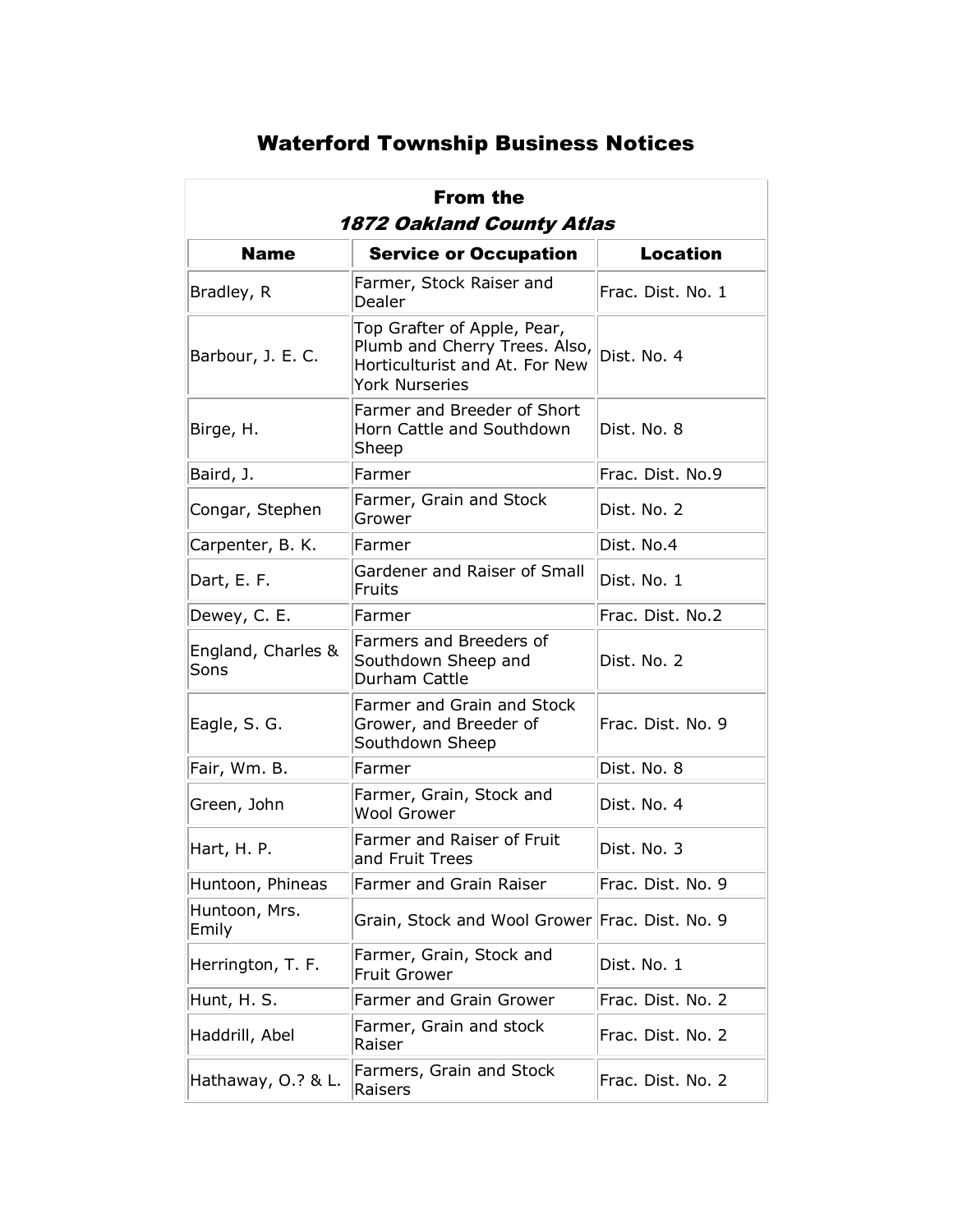| Hiller, L. C.    | Farmer, Grain, Stock and<br><b>Fruit Raiser</b>                                                            | Frac. Dist. No. 2 |
|------------------|------------------------------------------------------------------------------------------------------------|-------------------|
| Heitsch, J. B.   | Farmer, Stock and Grain<br>Grower. Also, Carpenter and<br>Joiner                                           | Dist. No. 3       |
| Hollister, H. G. | Farmer and Grain Grower                                                                                    | Frac. Dist. No. 1 |
| Jones, T. & Bro  | Farmers, Grain and Stock<br>Raisers                                                                        | Dist. No. 3       |
| Judd, D. M.      | Farmer, Grain, Stock and<br><b>Wool Grower</b>                                                             | Dist. No. 8       |
| Judd, H. D.      | Propr of Grist Mill                                                                                        | Drayton Plains    |
| Kellogg, D. T.   | Farmer, Grain and Stock<br>Raiser                                                                          | Dist. No. 3       |
| Leggett, M. A.   | Farmer, Grain and Stock<br>Raiser                                                                          | Dist. No. 7       |
| Leonard, J. W.   | Farmer                                                                                                     | Dist. No. 3       |
| Mead, Henry      | Farmer and Breeder of Merino<br>Sheep                                                                      | Dist. No. 2       |
| Noble, A. G.     | Physician and Farmer                                                                                       | Dist No. 4        |
| Osmun, M. D.     | Farmer, Stock Raiser and<br><b>Fruit Grower</b>                                                            | Dist No. 3        |
| Osmun, E. I.     | Farmer, Grain and Stock<br>Raiser                                                                          | Dist. No. 3       |
| Osmun, Abijah    | Farmer, Grain, Stock and<br><b>Wool Grower</b>                                                             | Dist. No. 4       |
| Osmun, O. H. P.  | Grain, Stock and Wool Grower Dist. No. 8                                                                   |                   |
| Owens, W. J.     | Farmer, Grain, Stock and<br><b>Fruit Grower</b>                                                            | Dist. No. 2       |
| Plumb, C. B.     | Farmer                                                                                                     | Dist. No. 4       |
| Richmond, A. B.  | Farmer and Top Grafter of<br>Apple, Pear, Plumb and<br>Cherry Trees. Also, Budder of<br><b>Small Trees</b> | Dist. No. 4       |
| Rose, Calvin     | Farmer and Director of<br>Second National Bank,<br>Pontiac                                                 | Dist. No. 4       |
| Root, A. W.      | Farmer, Grain and Stock<br>Grower                                                                          | Dist. No. 4       |
| Richmond, L. L.  | Farmer and Top Grafter of<br>Apple, Pear, Plumb and<br><b>Cherry Trees</b>                                 | Dist. No. 4       |
| Seeley, G. H.    | Farmer and Breeder of Fine<br>Stock                                                                        | Dist. No. 1       |